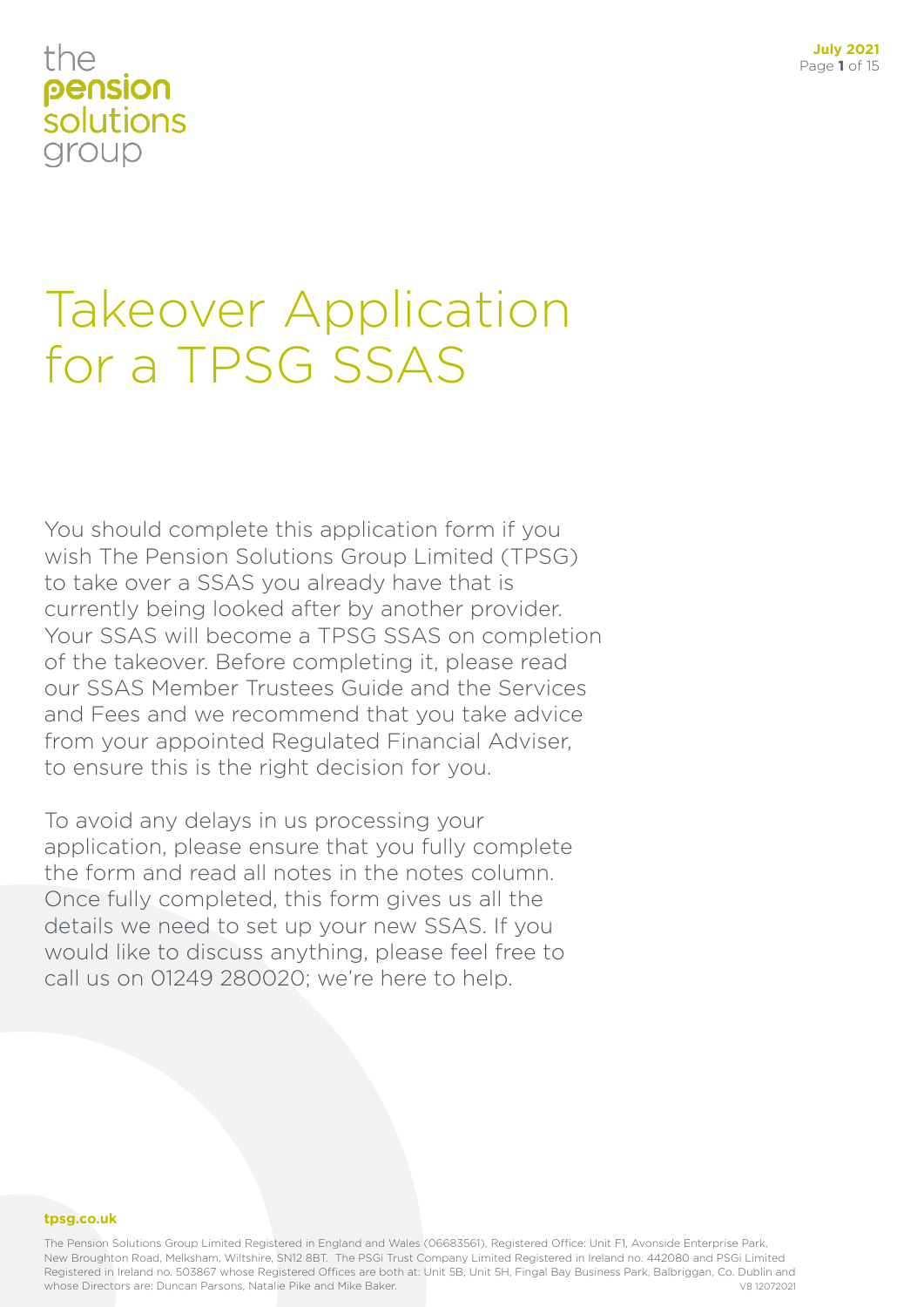# **Takeover application for a TPSG SSAS**

If you need assistance, please call us: 01249 280020

|                                                                                                                                   | What is the name of the SSAS that you wish TPSG to takeover?                                                                          |  |  |
|-----------------------------------------------------------------------------------------------------------------------------------|---------------------------------------------------------------------------------------------------------------------------------------|--|--|
| <b>Your details</b>                                                                                                               | Called "The SSAS" in the remainder of this application.                                                                               |  |  |
|                                                                                                                                   | How many members are in the SSAS at present?                                                                                          |  |  |
| <b>Notes</b><br>Please also complete a Member<br>takeover application for each<br>existing Member of the SSAS                     | How many new members are to join the SSAS now?                                                                                        |  |  |
| and each new person wishing to<br>become a Member of the SSAS.                                                                    | Chairperson's (Member/Trustee 1) title                                                                                                |  |  |
| You must appoint a Chairperson                                                                                                    | Ms<br>Miss<br>Other<br>Mrs<br>Mr                                                                                                      |  |  |
| (who is also a SSAS Member<br>Trustee). The Chairperson is                                                                        | If 'Other' please state                                                                                                               |  |  |
| TPSG's main point of contact,<br>on behalf of the Member<br>Trustees, about all matters                                           | First name(s)                                                                                                                         |  |  |
| relating to the SSAS.                                                                                                             | Surname                                                                                                                               |  |  |
|                                                                                                                                   | Previous/other names                                                                                                                  |  |  |
|                                                                                                                                   | Date of birth                                                                                                                         |  |  |
|                                                                                                                                   | Female<br>Male                                                                                                                        |  |  |
|                                                                                                                                   | Permanent residential address (including country)                                                                                     |  |  |
|                                                                                                                                   |                                                                                                                                       |  |  |
|                                                                                                                                   |                                                                                                                                       |  |  |
|                                                                                                                                   |                                                                                                                                       |  |  |
|                                                                                                                                   | Postcode                                                                                                                              |  |  |
|                                                                                                                                   | Date you moved to current address                                                                                                     |  |  |
|                                                                                                                                   | Telephone Number                                                                                                                      |  |  |
|                                                                                                                                   | Mobile Number                                                                                                                         |  |  |
|                                                                                                                                   | Fax Number                                                                                                                            |  |  |
| *Please note: we will only ever<br>use your email address to                                                                      | Email Address*                                                                                                                        |  |  |
| contact you about important<br>information concerrning your<br>scheme and our service                                             | Your previous residential address (including country)                                                                                 |  |  |
| Please provide details of your<br>previous address if you have<br>been living at your current<br>address for less than 12 months. |                                                                                                                                       |  |  |
|                                                                                                                                   | Postcode                                                                                                                              |  |  |
|                                                                                                                                   | Date you moved to previous address                                                                                                    |  |  |
| tpsg.co.uk                                                                                                                        |                                                                                                                                       |  |  |
|                                                                                                                                   | The Pension Solutions Group Limited Registered in England and Wales (06683561), Registered Office: Unit F1, Avonside Enterprise Park, |  |  |

New Broughton Road, Melksham, Wiltshire, SN12 8BT. The PSGi Trust Company Limited Registered in Ireland no. 442080 and PSGi Limited Registered in Ireland no. 503867 whose Registered Offices are both at: Unit 5B, Unit 5H, Fingal Bay Business Park, Balbriggan, Co. Dublin and<br>whose Directors are: Duncan Parsons, Natalie Pike and Mike Baker. whose Directors are: Duncan Parsons, Natalie Pike and Mike Baker.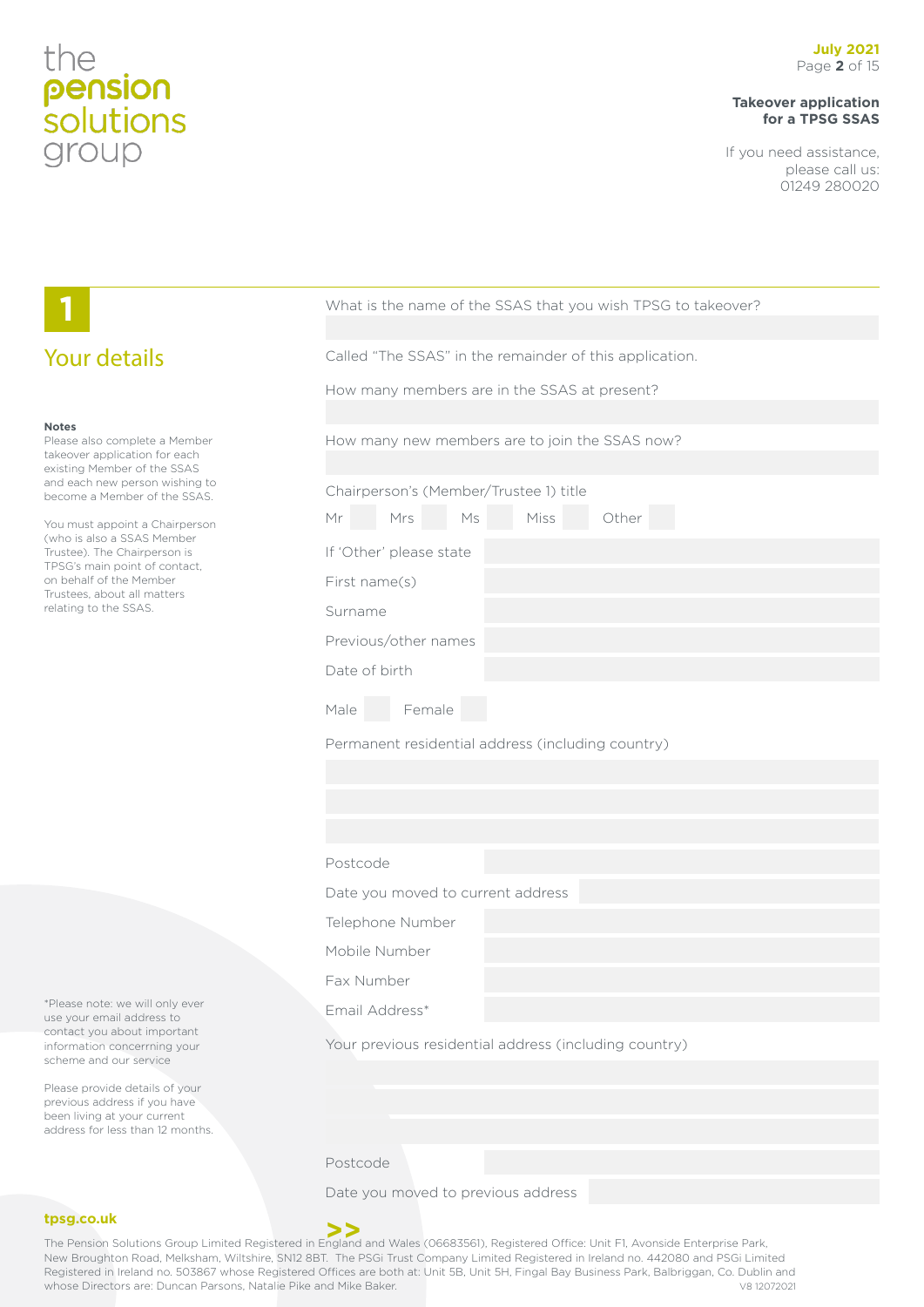# **Takeover application for a TPSG SSAS**

If you need assistance, please call us: 01249 280020

| <b>SSAS details</b>                                                                                                                                                                                                                                                                                                                             | National Insurance Number                                                            |     |           |  |
|-------------------------------------------------------------------------------------------------------------------------------------------------------------------------------------------------------------------------------------------------------------------------------------------------------------------------------------------------|--------------------------------------------------------------------------------------|-----|-----------|--|
| (continued)                                                                                                                                                                                                                                                                                                                                     | Tick if you do not have a National Insurance Number                                  |     |           |  |
|                                                                                                                                                                                                                                                                                                                                                 | If you do not have a National Insurance Number, please explain why                   |     |           |  |
| <b>Notes</b>                                                                                                                                                                                                                                                                                                                                    |                                                                                      |     |           |  |
|                                                                                                                                                                                                                                                                                                                                                 | Country of residence<br>Nationality                                                  |     |           |  |
|                                                                                                                                                                                                                                                                                                                                                 | Do you have dual nationality?                                                        | Yes | <b>No</b> |  |
|                                                                                                                                                                                                                                                                                                                                                 | If you have dual nationality, please confirm your other nationality                  |     |           |  |
| All Members in the SSAS will<br>continue to be appointed<br>as Trustees. Please advise<br>us of all the individuals who<br>are members of the SSAS in<br>addition to the Chairperson.<br>Please indicate if the<br>Members listed are new<br>people joining the SSAS.<br>Please copy this page if<br>you need room for more<br>Member/Trustees. | Existing/New Member Trustees<br>Name<br>Name<br>Name<br>Name<br>Name<br>Name<br>Name |     | New?      |  |
|                                                                                                                                                                                                                                                                                                                                                 | Employer Corporation Tax Unique Taxpayer Reference number (CTUTR)                    |     |           |  |

**>>**

**tpsg.co.uk**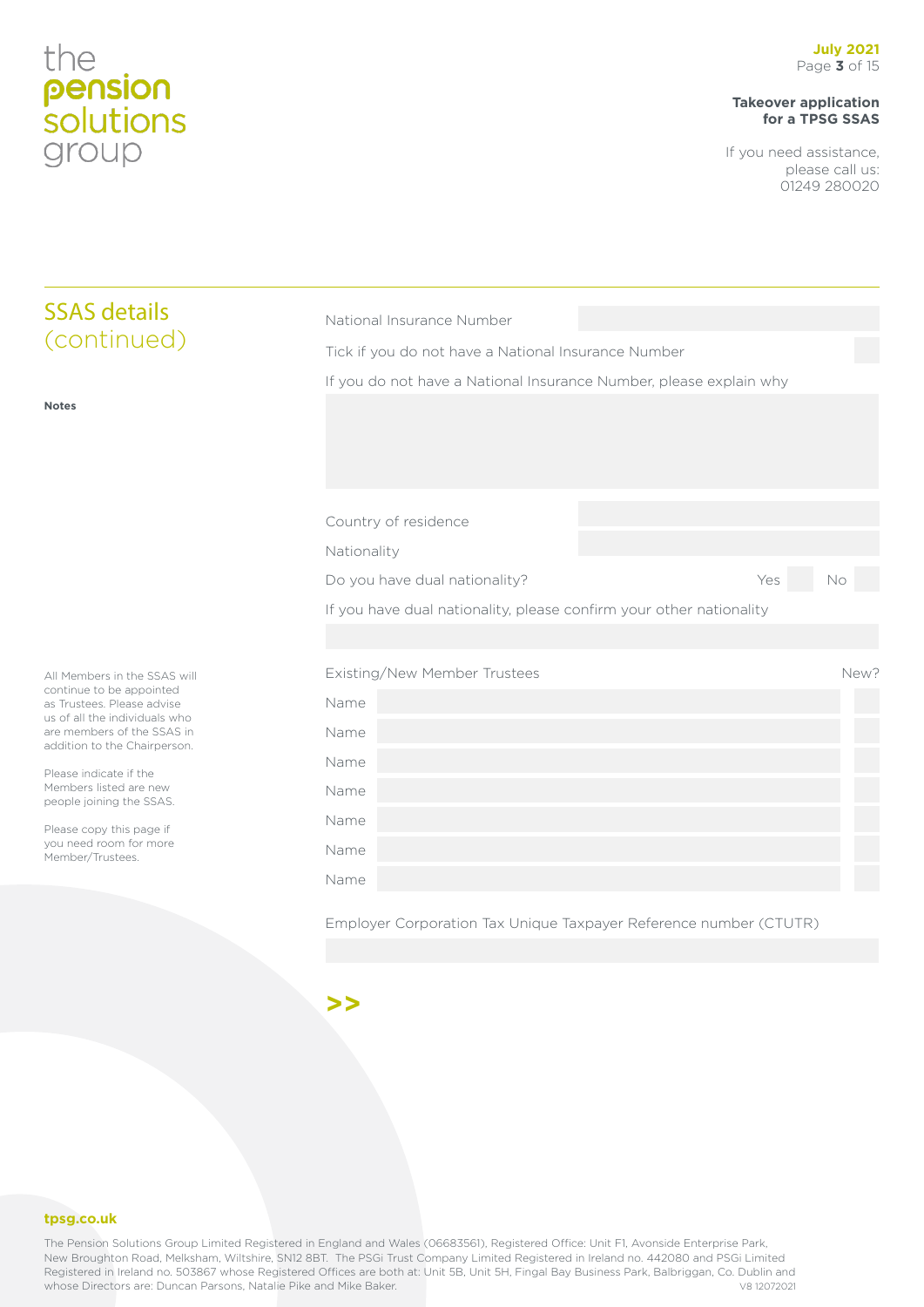# **Takeover application for a TPSG SSAS**

If you need assistance, please call us: 01249 280020

|                                                   | Sponsoring employer's name                                                      |
|---------------------------------------------------|---------------------------------------------------------------------------------|
|                                                   |                                                                                 |
| Sponsoring                                        | Called "The Sponsoring Employer/Employer" in the remainder of this application. |
| <b>Employer's details</b>                         | Company name                                                                    |
|                                                   |                                                                                 |
| <b>Notes</b><br>Please arrange for your           | Registered office address                                                       |
| adviser to complete a<br>Corporate Verification   |                                                                                 |
| Certificate (CVC) for the<br>Sponsoring Employer. |                                                                                 |
|                                                   |                                                                                 |
|                                                   | Postcode                                                                        |
|                                                   | Telephone number                                                                |
|                                                   | Fax number                                                                      |
|                                                   | Email address                                                                   |
|                                                   | Company registration number                                                     |
|                                                   | Financial year end                                                              |
|                                                   | Nature of business                                                              |
|                                                   | Corporation tax district                                                        |
|                                                   | Corporation tax reference                                                       |
|                                                   | PAYE district                                                                   |
|                                                   | PAYE reference                                                                  |
|                                                   | Trading address (if different from above)                                       |
|                                                   |                                                                                 |
|                                                   |                                                                                 |
|                                                   |                                                                                 |
|                                                   | Postcode                                                                        |
|                                                   | Is the company VAT Registered?<br>Yes<br>No                                     |
|                                                   | If 'Yes' please confirm the Registration number                                 |
|                                                   |                                                                                 |
|                                                   | Number of employees                                                             |
|                                                   |                                                                                 |
|                                                   |                                                                                 |

## **tpsg.co.uk**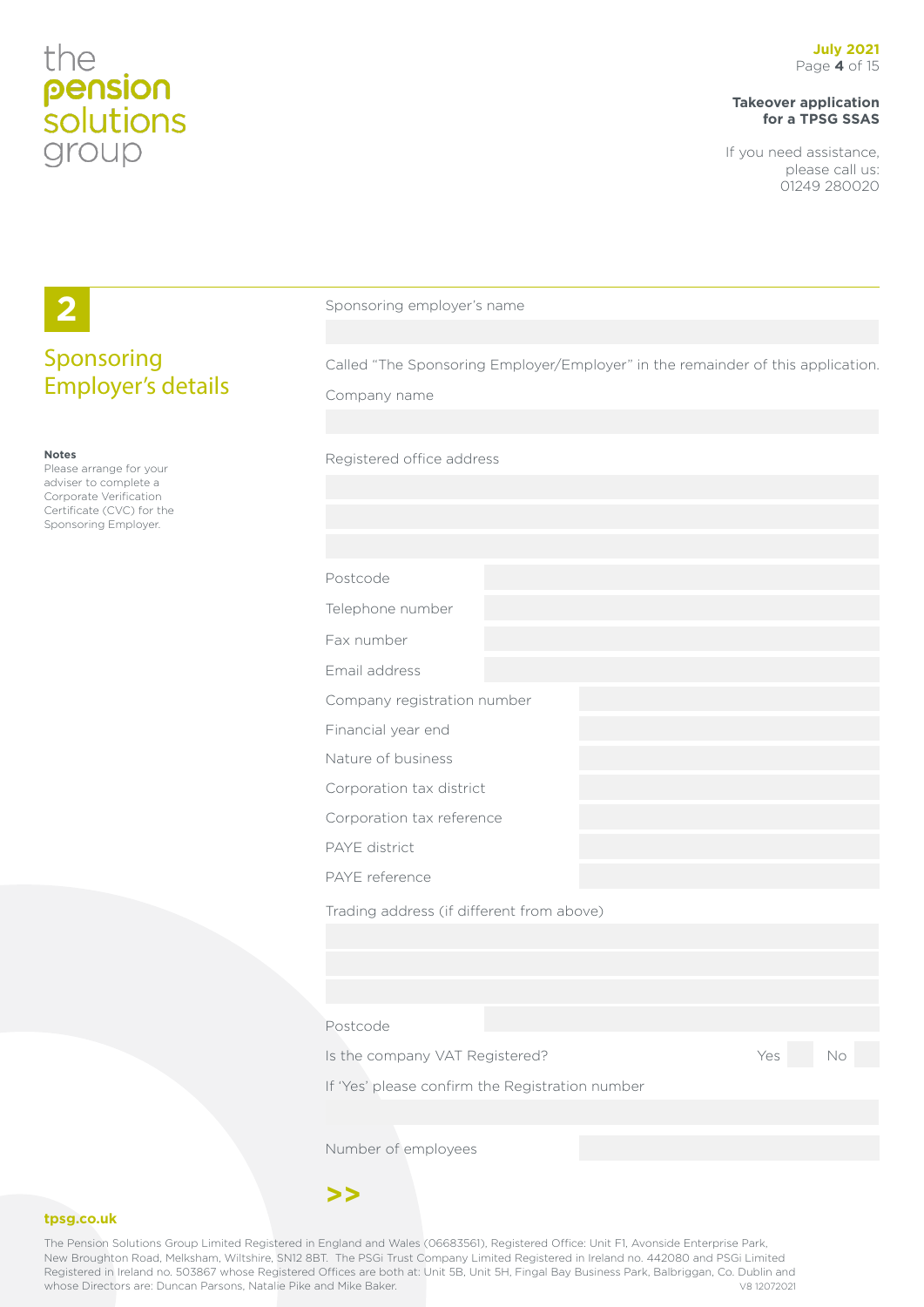# the pension<br>solutions group

# **Takeover application for a TPSG SSAS**

If you need assistance, please call us: 01249 280020

# **3** SSAS provider details/SSAS **Objectives**

### **Notes**

Please give details of the current Scheme Administrator.

The current Scheme Administrator may be a trustee of the SSAS, all the trustees, an organisation, professional body or an individual.

Where there is more than one scheme administrator please copy this page.

Please confirm why you wish to move your SSAS to PSG and provide details of any proposed investments or requirements for payment of benefits.

Detailing factors that are likely to affect the SSAS in the first 12 months following the takeover, such as investment strategy, property purchase or retirement plans (including timescales) will help us to assist you in achieving your goals. It will also help us to provide you with an efficient service.

| Current Scheme Administrator's name |  |  |
|-------------------------------------|--|--|
|                                     |  |  |
| Contact name (if applicable)        |  |  |
|                                     |  |  |
| Address                             |  |  |
|                                     |  |  |
|                                     |  |  |
|                                     |  |  |
| Postcode                            |  |  |
| Telephone number                    |  |  |
| Mobile number                       |  |  |
| Fax number                          |  |  |
| Email address                       |  |  |
| Scheme Administrator's HMRC ID      |  |  |

Reasons for moving your SSAS to PSG and future objectives



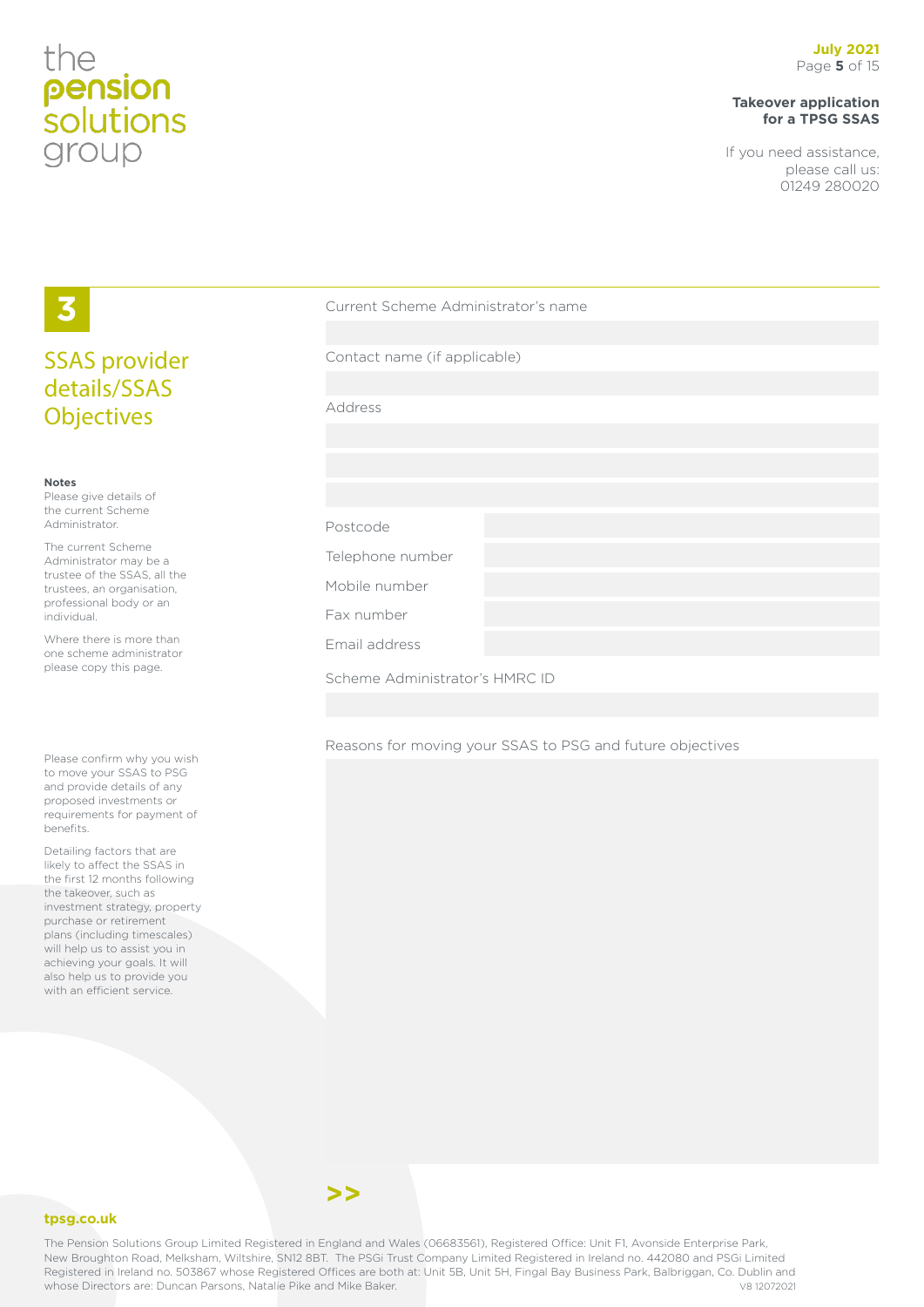# the pension *solutions* group

# **Takeover application for a TPSG SSAS**

If you need assistance, please call us: 01249 280020

# Signatory to the annual Trustees Report & accounts Authorise transactions Member/Trustee 1 - Chairperson Member/Trustee 2 Member/Trustee 3 Member/Trustee 4 Member/Trustee 5 Member/Trustee 6 Member/Trustee 7 Member/Trustee 8 All to authorise Either/or to authorise **Self-assessment tax returns** Please confirm if you would like The Pension The Yes No Solutions Group to complete Self-assessment Tax returns for the SSAS if they are requested by HM Revenue & Customs (HMRC).

### **SSAS fees**

You as Sponsoring Employer are responsible for settling the SSAS fees and you will usually be able to reclaim the VAT.

**>>**

# Contributions, Protection and Pension Sharing

### **Notes**

**4**

Any new members will continue to be appointed Trustees and this section is to confirm which of the Trustees (other than the Chairperson) will authorise bank transactions.

Please tick as appropriate.

We will open Trustee bank accounts with our preferred bank.

The Independent SSAS Trustee will act as sole signatory on all SSAS Accounts under the authority of the Trustees.

Please indicate which of the Trustees will authorise bank transactions and specify how instructions will be authorised by ticking to indicate if all specified Trustees will authorise bank transactions or either of the specified Trustees will authorise bank transactions.

All Trustees will always sign the Trustees Report and Accounts.

The Pension Solutions Group Limited will produce accounts to 5 April.

An additional fee will be charged for the completion of Self-assessment tax returns if they are required.

### **tpsg.co.uk**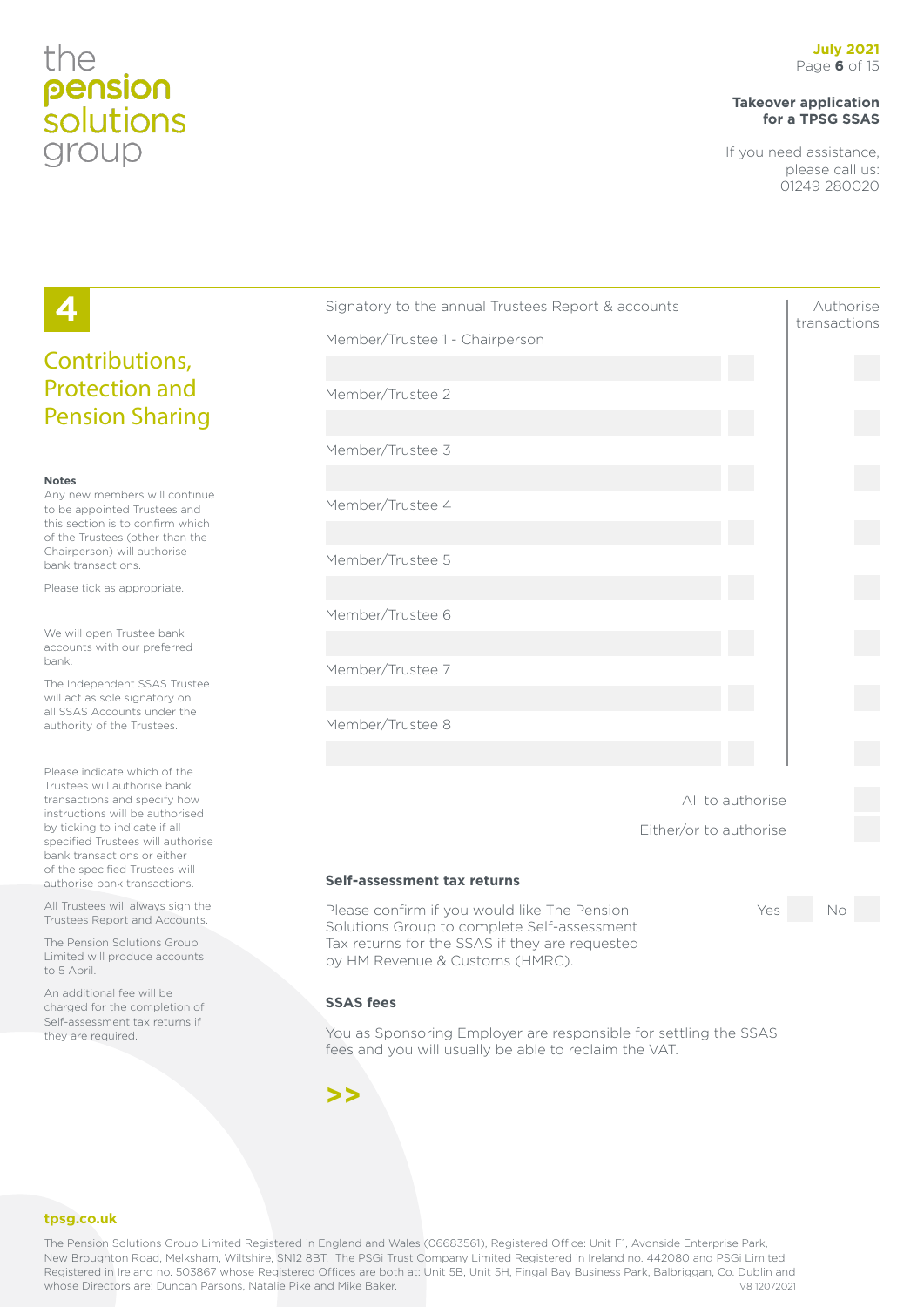# **Takeover application for a TPSG SSAS**

If you need assistance, please call us: 01249 280020

|                                                                                                                       | Company name                                                                                            |  |  |
|-----------------------------------------------------------------------------------------------------------------------|---------------------------------------------------------------------------------------------------------|--|--|
| <b>Financial Adviser</b><br>details                                                                                   | Contact name                                                                                            |  |  |
|                                                                                                                       | FCA authorisation number/other recognised regulator as appropriate                                      |  |  |
| <b>Notes</b><br>You should appoint a<br>Regulated Financial Adviser.                                                  | Jurisdiction if regulated outside of the UK                                                             |  |  |
|                                                                                                                       | Regulating authority and authorisation number                                                           |  |  |
|                                                                                                                       | Address (including country)                                                                             |  |  |
|                                                                                                                       |                                                                                                         |  |  |
|                                                                                                                       |                                                                                                         |  |  |
|                                                                                                                       | Postcode                                                                                                |  |  |
|                                                                                                                       | Telephone number                                                                                        |  |  |
|                                                                                                                       | Mobile number                                                                                           |  |  |
|                                                                                                                       | Fax number                                                                                              |  |  |
|                                                                                                                       | Email address                                                                                           |  |  |
| Please note: we will only<br>ever your email address to<br>contact you about important<br>information concerning your | We will send all correspondence to you at your trading address and<br>copies to your Financial Adviser. |  |  |
| [clients] scheme and our<br>service.                                                                                  | Or, alternative address for correspondence/invoices as follows                                          |  |  |
|                                                                                                                       | Contact name                                                                                            |  |  |
|                                                                                                                       |                                                                                                         |  |  |
|                                                                                                                       | Address                                                                                                 |  |  |
|                                                                                                                       |                                                                                                         |  |  |
|                                                                                                                       |                                                                                                         |  |  |
|                                                                                                                       |                                                                                                         |  |  |
|                                                                                                                       | Postcode                                                                                                |  |  |

## **tpsg.co.uk**

The Pension Solutions Group Limited Registered in England and Wales (06683561), Registered Office: Unit F1, Avonside Enterprise Park, New Broughton Road, Melksham, Wiltshire, SN12 8BT. The PSGi Trust Company Limited Registered in Ireland no. 442080 and PSGi Limited Registered in Ireland no. 503867 whose Registered Offices are both at: Unit 5B, Unit 5H, Fingal Bay Business Park, Balbriggan, Co. Dublin and<br>whose Directors are: Duncan Parsons, Natalie Pike and Mike Baker. whose Directors are: Duncan Parsons, Natalie Pike and Mike Baker.

**>>**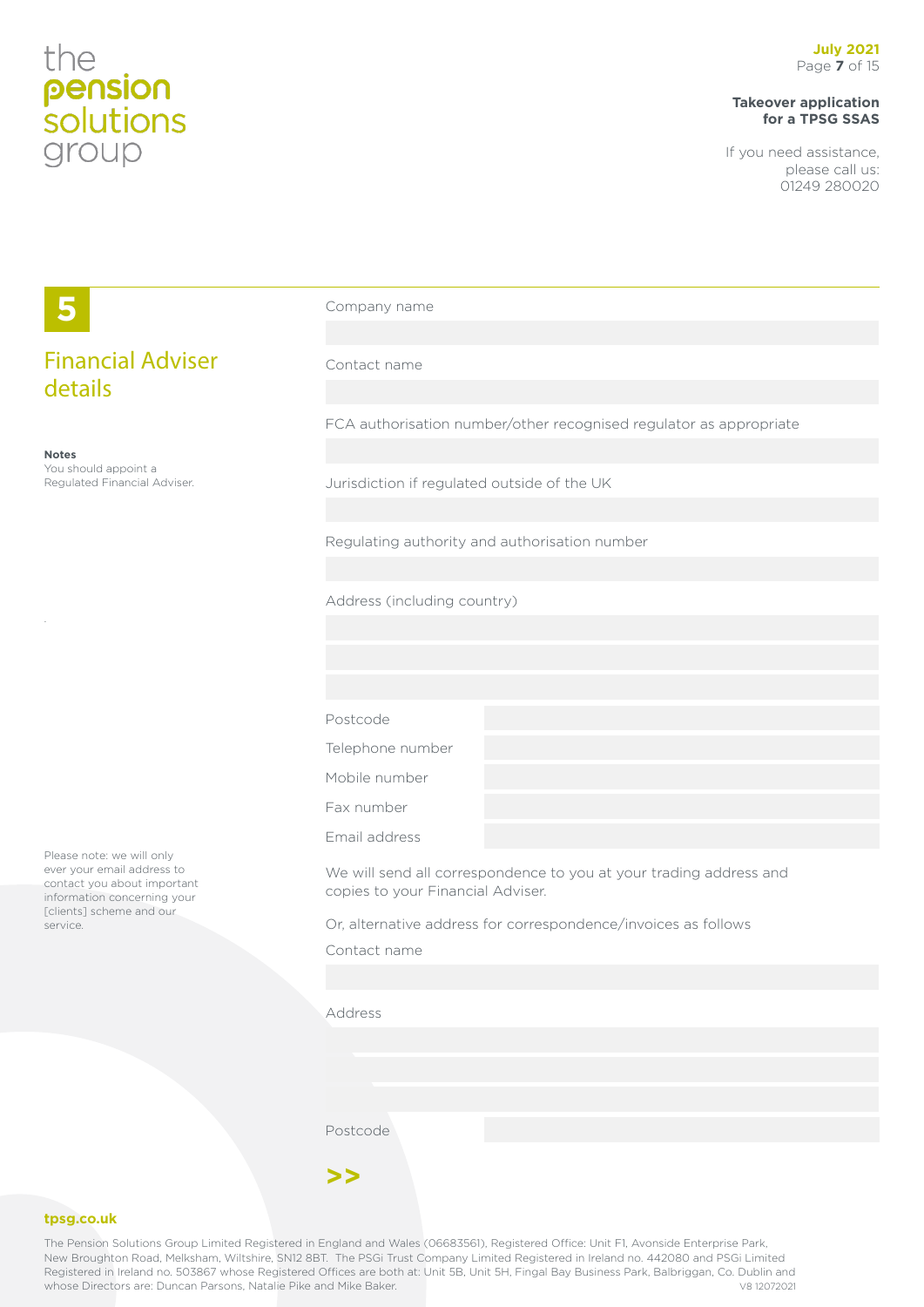# **Takeover application for a TPSG SSAS**

If you need assistance, please call us: 01249 280020

| 6                                                                                                                   | Company name                      |                                                                    |  |
|---------------------------------------------------------------------------------------------------------------------|-----------------------------------|--------------------------------------------------------------------|--|
|                                                                                                                     |                                   |                                                                    |  |
| Unregulated<br>Intermediary                                                                                         | Contact name                      |                                                                    |  |
|                                                                                                                     |                                   |                                                                    |  |
| details                                                                                                             | Address (including country)       |                                                                    |  |
|                                                                                                                     |                                   |                                                                    |  |
| <b>Notes</b><br>You should appoint a                                                                                |                                   |                                                                    |  |
| Regulated Financial Adviser                                                                                         |                                   |                                                                    |  |
|                                                                                                                     | Postcode                          |                                                                    |  |
|                                                                                                                     | Telephone number                  |                                                                    |  |
|                                                                                                                     | Mobile number                     |                                                                    |  |
|                                                                                                                     | Fax number                        |                                                                    |  |
| Please note: we will only ever                                                                                      | Email address                     |                                                                    |  |
| use your email address to<br>contact you about important<br>information concerning your<br>[clients] scheme and our | copies to your Financial Adviser. | We will send all correspondence to you at your trading address and |  |
| service.                                                                                                            |                                   | Or, alternative address for correspondence/invoices as follows     |  |
|                                                                                                                     | Contact name                      |                                                                    |  |
|                                                                                                                     |                                   |                                                                    |  |
|                                                                                                                     | Address                           |                                                                    |  |
|                                                                                                                     |                                   |                                                                    |  |
|                                                                                                                     |                                   |                                                                    |  |
|                                                                                                                     |                                   |                                                                    |  |
|                                                                                                                     | Postcode                          |                                                                    |  |
|                                                                                                                     |                                   |                                                                    |  |
|                                                                                                                     | >>                                |                                                                    |  |

### **tpsg.co.uk**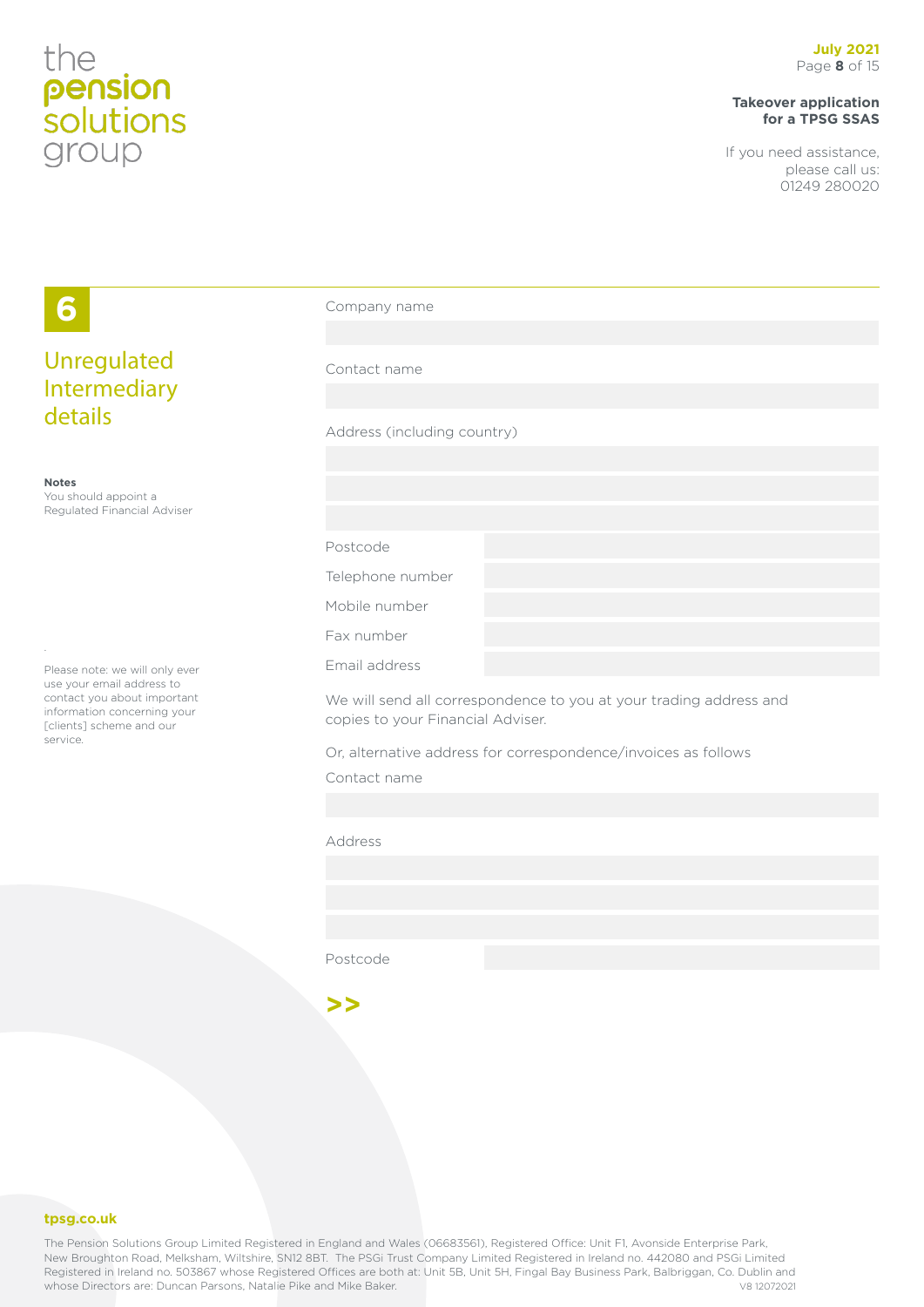# **Takeover application for a TPSG SSAS**

If you need assistance, please call us: 01249 280020

|                                                                                                                                                                                                                  | Do you wish to appoint an Investment Manager/Stockbroker?<br>No<br>Yes                                                   |          |                                                                             |
|------------------------------------------------------------------------------------------------------------------------------------------------------------------------------------------------------------------|--------------------------------------------------------------------------------------------------------------------------|----------|-----------------------------------------------------------------------------|
| Investment                                                                                                                                                                                                       | If 'Yes', please confirm the basis of appointment:                                                                       |          |                                                                             |
| options                                                                                                                                                                                                          | Execution only                                                                                                           | Advisory | Discretionary                                                               |
|                                                                                                                                                                                                                  | Your Investment Manager's name                                                                                           |          |                                                                             |
| <b>Notes</b><br>Please complete this section<br>if you wish to appoint<br>an Investment Manager/<br>Stockbroker to act on behalf<br>of the SSAS Trustees, in<br>addition to your Regulated<br>Financial Adviser. | Your Investment Manager's address                                                                                        |          |                                                                             |
| Please ensure that your<br>appointed Investment                                                                                                                                                                  |                                                                                                                          |          |                                                                             |
| Manager fully explains the<br>differences between the                                                                                                                                                            | Postcode                                                                                                                 |          |                                                                             |
| three appointment options.<br>Please tick this box if your                                                                                                                                                       | Telephone number                                                                                                         |          |                                                                             |
| Regulated Financial Adviser<br>will also provide you with                                                                                                                                                        | Mobile number                                                                                                            |          |                                                                             |
| Investment Management/<br>Stockbroker services.                                                                                                                                                                  | Fax number                                                                                                               |          |                                                                             |
| Please note: we will only ever<br>use your email address to                                                                                                                                                      | Email address                                                                                                            |          |                                                                             |
| contact you about important<br>information concerning your                                                                                                                                                       | FCA authorisation number                                                                                                 |          |                                                                             |
| [clients] scheme and our<br>service.                                                                                                                                                                             | Do you wish monies to be held with your Investment Manager?                                                              |          |                                                                             |
|                                                                                                                                                                                                                  | No<br>Yes                                                                                                                |          |                                                                             |
|                                                                                                                                                                                                                  | If 'Yes', please confirm the amount or percentage of your plan you wish to be<br>transferred to your Investment Manager: |          |                                                                             |
|                                                                                                                                                                                                                  | (E)                                                                                                                      |          | or, (%)                                                                     |
|                                                                                                                                                                                                                  | Do you wish investments to be held in your Investment Manager's<br>nominee name?                                         |          |                                                                             |
|                                                                                                                                                                                                                  | No<br>Yes                                                                                                                |          |                                                                             |
|                                                                                                                                                                                                                  | Limited with an account designation.                                                                                     |          | if 'No' investments will be registered in the name of The PSG Trust Company |
|                                                                                                                                                                                                                  | >>                                                                                                                       |          |                                                                             |

### **tpsg.co.uk**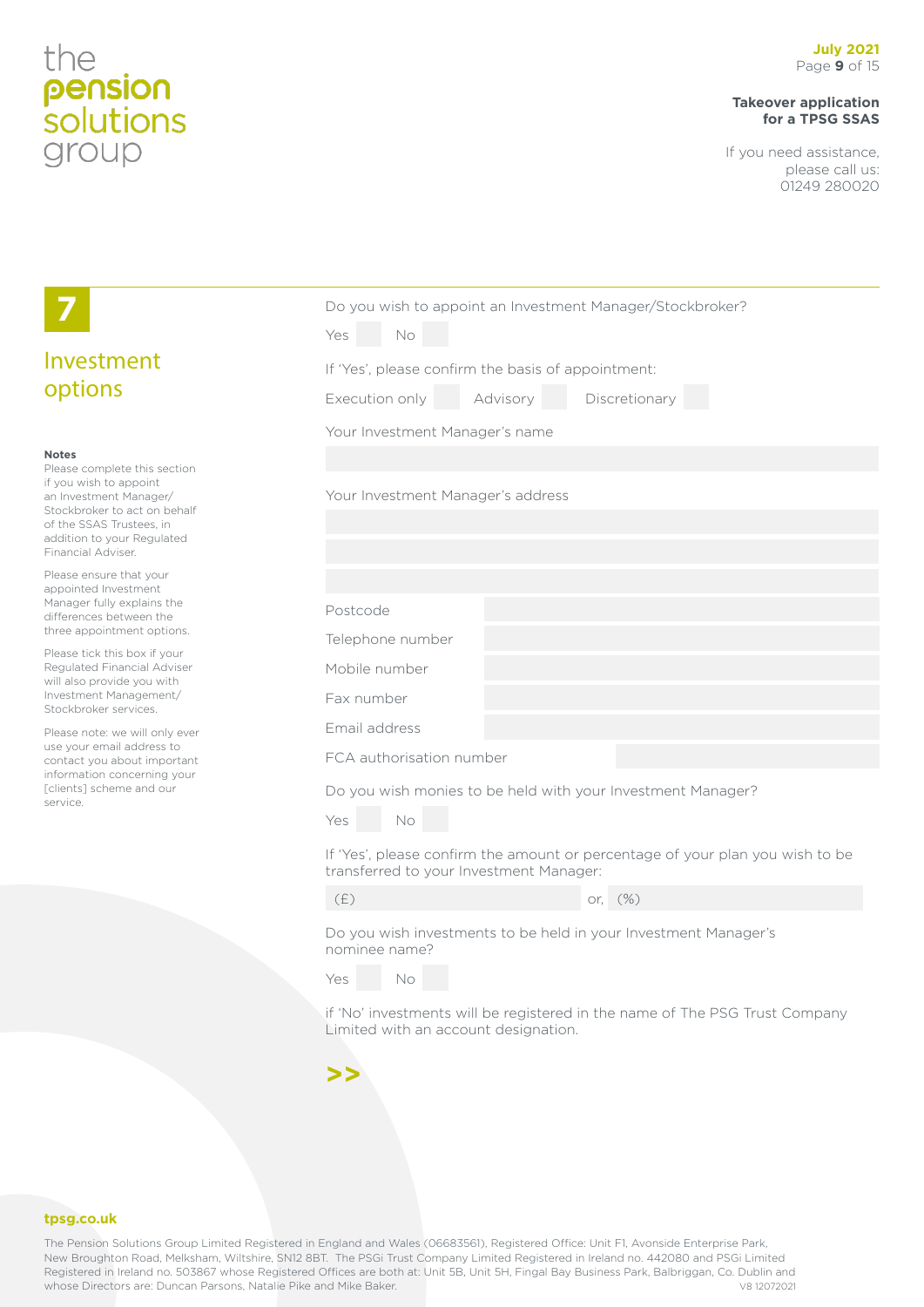# the pension<br>solutions group

# **Takeover application for a TPSG SSAS**

If you need assistance, please call us: 01249 280020

# **8**

# **Declaration** (important – please read) **1.0) Application**

This is our standard takeover application for a UK TPSG SSAS and we will rely on the information you, as Sponsoring Employer/Employer provide in it. Please ensure that you read the declaration carefully before signing it. If you do not understand any point please contact us for more information, or get advice from your appointed Adviser.

- 1.1) I request that The Pension Solutions Group Limited takes over the SSAS subject to a successful investigation by The Pension Solutions Group Limited;
- 1.2) I enclose a fully completed and signed Member Takeover Application for a UK PSG SSAS for each existing and new Member, with this application;
- 1.3) The statements I make in this declaration, together with the declarations the Members make in the Member Application(s) for a UK TPSG SSAS, and the terms of the Client Agreement made between The Pension Solutions Group Limited, The PSG Trust Company Limited and Me as the Client ("the Agreement Documents") set out the basis on which The Pension Solutions Group Limited and The PSG Trust Company Limited will provide professional services to Me as the Client ("the Agreement");
- 1.4) I hereby make the following declarations in respect of my request for The Pension Solutions Group Limited to take over the SSAS and confirm I have read and understood the notes in the Takeover Application for a UK TPSG SSAS and agree to the fees detailed in the Services and Fees for a UK TPSG SSAS document;
- 1.5) I confirm that, to the best of my knowledge and belief, the particulars given on this Application form are correct and complete.

## **2.0) Investigation and Documentation**

2.1) I request The Pension Solutions Group Limited to investigate the feasibility of the takeover and to provide the necessary documentation to take over the SSAS. The Pension Solutions Group Limited is entitled to charge for this and other work associated with taking over the SSAS and I have read and understood the Services and Fees for a UK TPSG SSAS document that details these costs.

## **3.0)Appointment of Chairperson**

3.1) I agree to appoint the Member Trustee nominated on page 1 to the role of Chairperson.

## **4.0)Bank Account**

4.1) I agree to The Pension Solutions Group Limited opening bank accounts for the SSAS with its preferred bank. I also understand that The PSG Trust Company Limited will be sole signatory to these accounts and that if I require an account to be opened with any other bank, I accept the additional charges involved, as detailed in the Services and Fees for a UK TPSG SSAS document.

# **5.0)Contributions**

5.1) I understand that once a contribution has been made, it can be returned

# **>>**

## **tpsg.co.uk**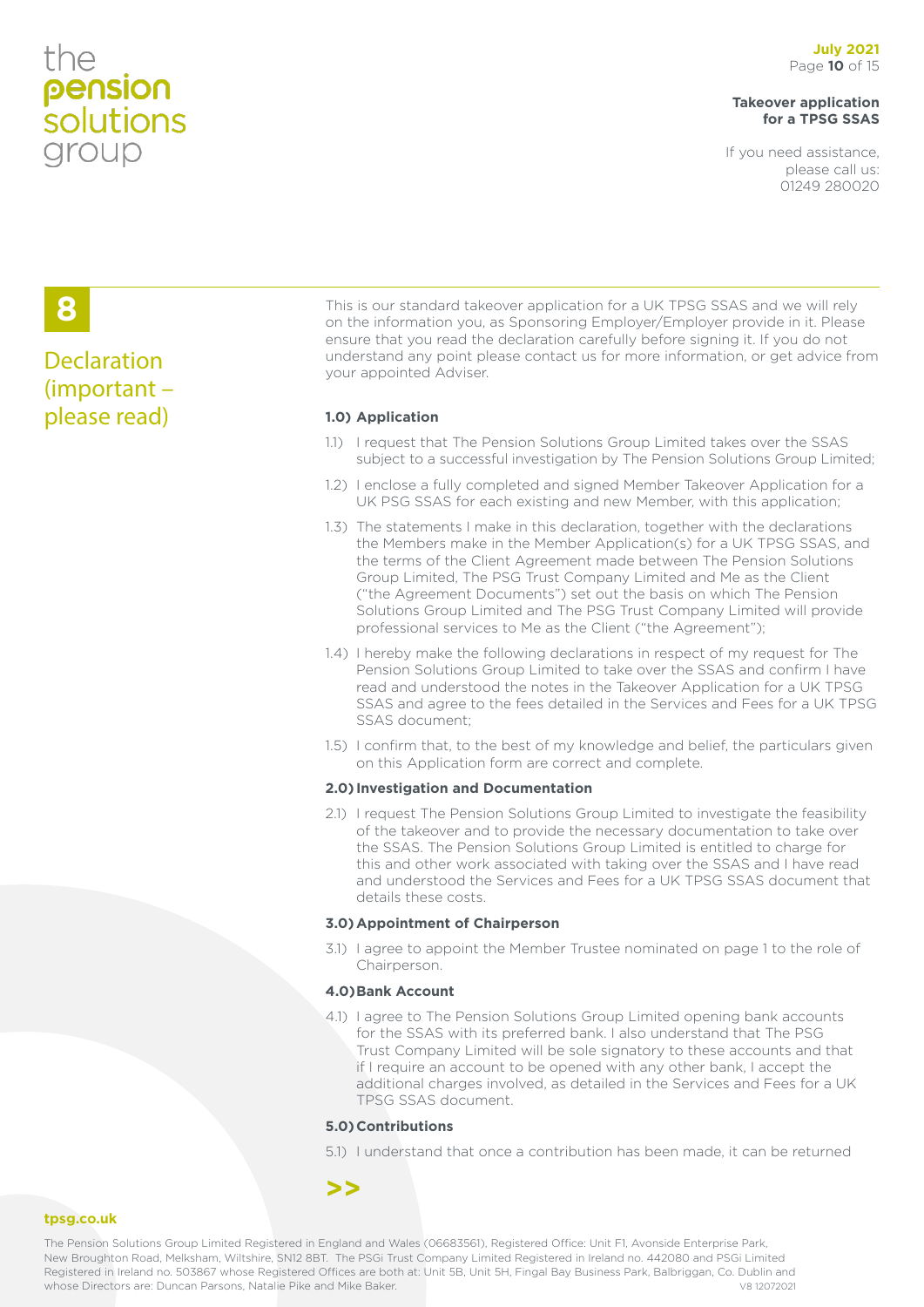# the pension *solutions* group

# **Takeover application for a TPSG SSAS**

If you need assistance, please call us: 01249 280020

# Declaration (continued) (important – please read)

only in limited circumstances and subject to HMRC regulations. I confirm that the information provided on this form, is correct to the best of my knowledge.

# **6.0)Data Protection and Confidentiality**

- 6.1) Whether or not I become a Client, all the information I and/or my adviser give you, The Pension Solutions Group Limited, or you hold about me, including transactional data, may be shared with, and used by, the group of companies to which you belong, your associated companies, service providers or agents who may be located in other countries;
- 6.2) I understand that you will ensure that my information is only used in accordance with my instructions and your own strict internal confidentiality policies. If you transfer my information to another country, you will also ensure that it is given the same levels of protection as required under the UK Data Protection Act;
- 6.3) I agree that, unless I have instructed The Pension Solutions Group Limited to the contrary in the case of (b) and (c) below, my information may be used for administrative purposes and to:
- (a) provide and run the product I have applied for and develop and improve your products and services;
- (b) identify and advise me by post, telephone or electronic media of products and services, which your group of companies and associated companies think may interest me;
- (c) invite me to take part in market research surveys.
- 6.4) Before you can establish my SSAS, you may make searches at credit reference agencies who will supply you with information including information from Companies House and in the case of Directors of the Sponsoring Employer/Employer, the electoral register, for the purposes of verifying identity. The credit reference agencies will record details of the search whether or not the application proceeds, but I understand this is not a credit check and will not be seen or used by lenders to assess my ability to obtain credit;
- 6.5) If I give you false or inaccurate information and fraud is identified, details will be sent to fraud prevention agencies by The Pension Solutions Group Limited. Law enforcement agencies may access and use this information;
- 6.6) You and other organisations may search and use, from other countries, the information recorded at fraud prevention agencies. Further information on the credit reference agencies and fraud prevention agencies that you use is available by contacting you;
- 6.7) You may also give essential information about my account, to third parties as necessary to run my account and for regulatory purposes and receive information held on me by third parties for these purposes. Information about me will be kept after my SSAS is closed. I understand I have the right to see certain records you hold about me, on payment of a fees.

# **7.0) Financial Promotions**

7.1) I can confirm I have received and read, because I have either received it



## **tpsg.co.uk**

The Pension Solutions Group Limited Registered in England and Wales (06683561), Registered Office: Unit F1, Avonside Enterprise Park, New Broughton Road, Melksham, Wiltshire, SN12 8BT. The PSGi Trust Company Limited Registered in Ireland no. 442080 and PSGi Limited Registered in Ireland no. 503867 whose Registered Offices are both at: Unit 5B, Unit 5H, Fingal Bay Business Park, Balbriggan, Co. Dublin and whose Directors are: Duncan Parsons, Natalie Pike and Mike Baker. V8 12072021

For more information about how we use your personal data and how we will treat it, please refer to our Privacy Statement.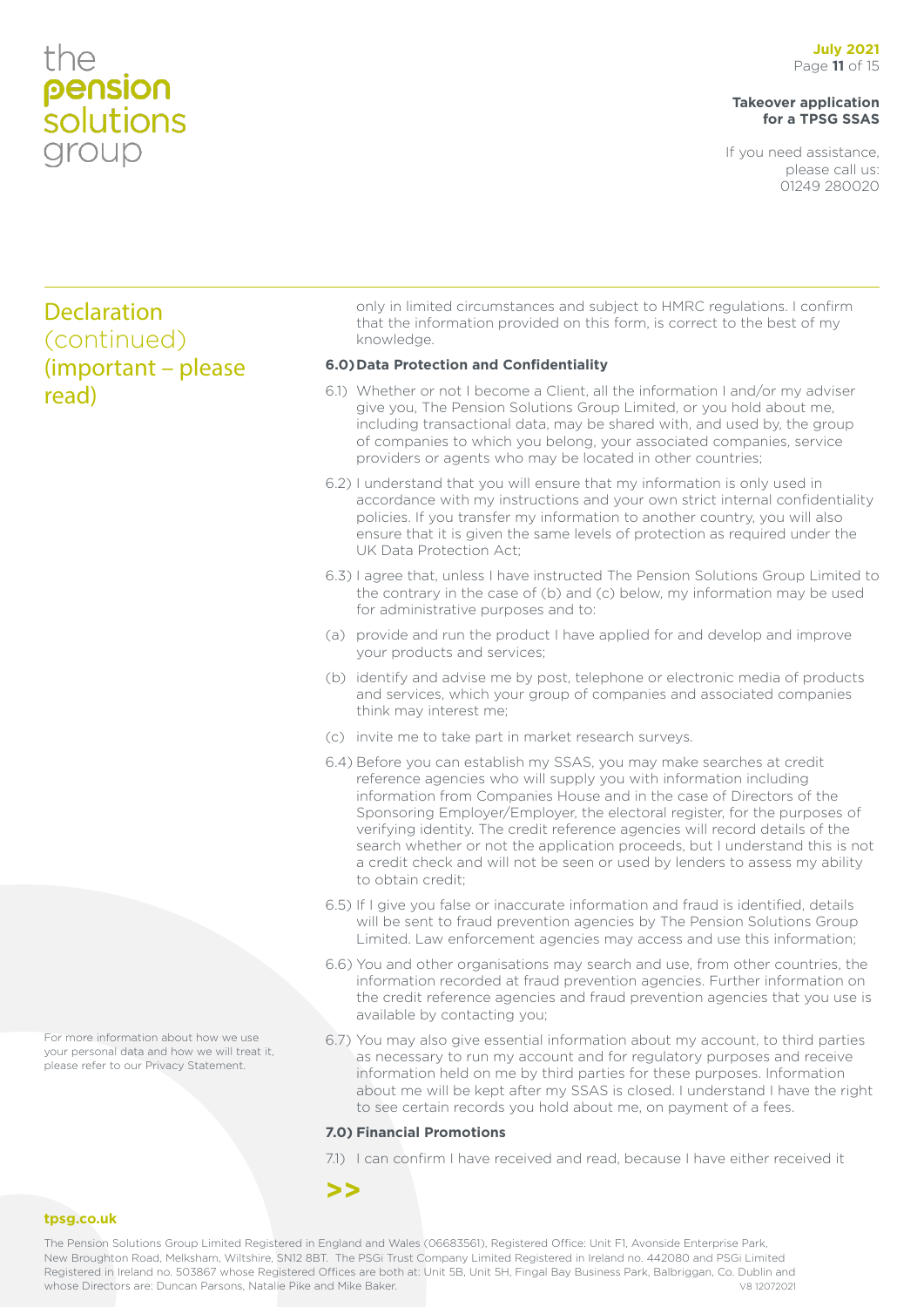# the pension<br>solutions group

# **Takeover application for a TPSG SSAS**

If you need assistance, please call us: 01249 280020

# Declaration (continued) (important – please read)

directly or via my Regulated Financial Adviser or Intermediary, the following documents:

- TPSG SSAS Member Trustees Guide;
- TPSG SSAS Services and Fees;
- TPSG SSAS Service Standards;
- TPSG SSAS Terms & Conditions;
- TPSG Privacy Statement;
- A copy of the banking partner's Terms and Conditions.

# **8.0)Fees**

8.1) On receipt of this application I understand that TPSG will invoice immediately for the takeover of the scheme, the first year administration fees and any transaction fees.

### **9.0)Acceptance and Declaration**

- 9.1) I understand it is a serious offence to make false statements and that the penalties are severe and could lead to prosecution;
- 9.2) I acknowledge and accept the terms of this Application and I understand that the services provided under it do not extend to financial advice under the terms of the Financial Services and Markets Act 2000.

For and on behalf of Limited Assembly and the Limited Limited Assembly and the Limited

Director's signature

Secretary's signature

Date

**tpsg.co.uk**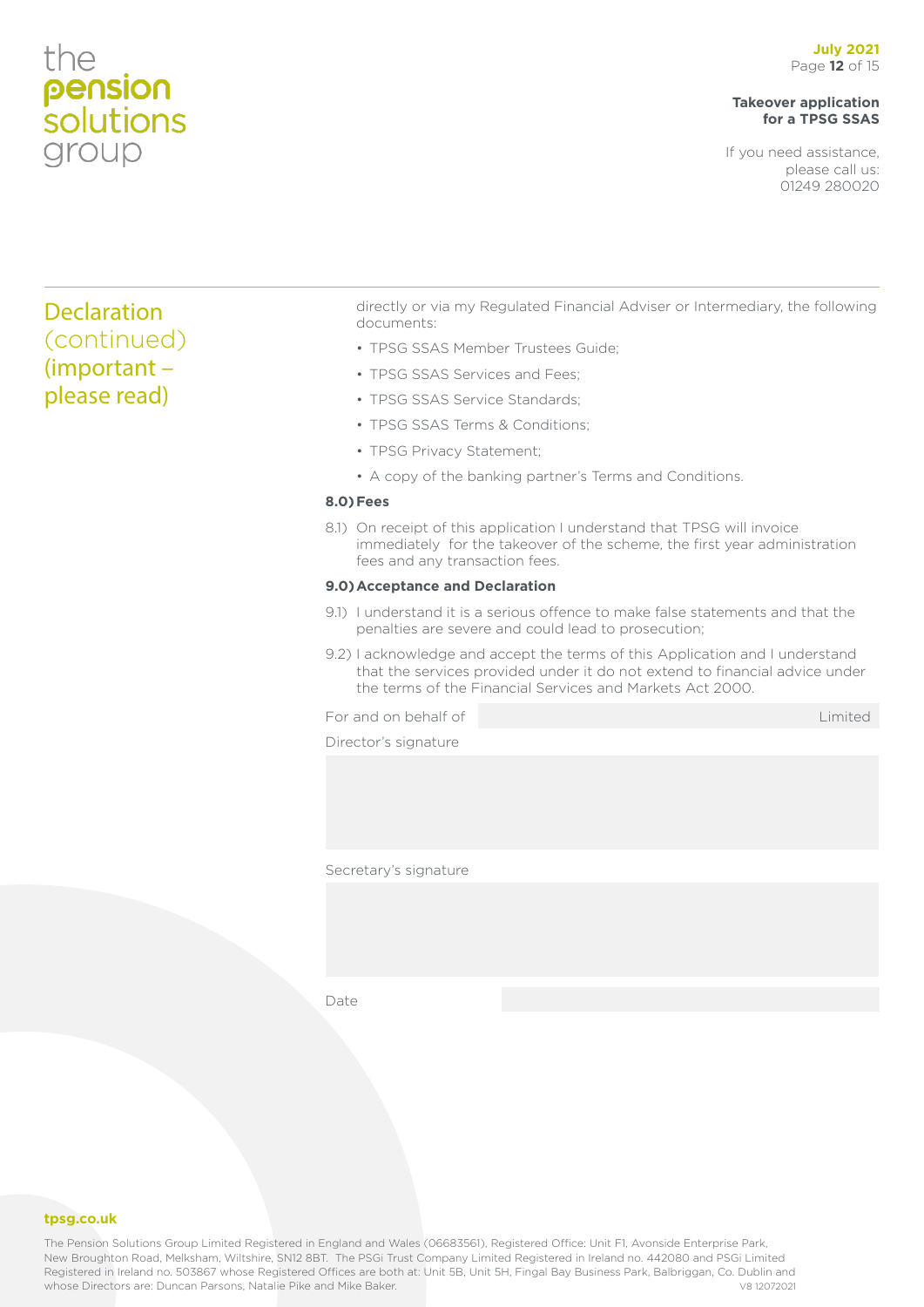# **Takeover application for a TPSG SSAS**

If you need assistance, please call us: 01249 280020

| 9                                                                             |            | To be signed by the Chairperson and all Member Trustees.<br>I/We acknowledge the Declaration made by the Sponsoring Employer/Employer |
|-------------------------------------------------------------------------------|------------|---------------------------------------------------------------------------------------------------------------------------------------|
| <b>Trustees</b>                                                               | Print name |                                                                                                                                       |
| Acknowledgement<br>of Sponsoring<br>Employer/Employer's<br><b>Declaration</b> | Position   | Chairperson - Member/Trustee 1                                                                                                        |
|                                                                               | Signature  |                                                                                                                                       |
|                                                                               | Print name |                                                                                                                                       |
|                                                                               | Position   | Chairperson - Member/Trustee 2                                                                                                        |
|                                                                               | Signature  |                                                                                                                                       |
|                                                                               |            |                                                                                                                                       |
|                                                                               | Print name |                                                                                                                                       |
|                                                                               | Position   | Chairperson - Member/Trustee 3                                                                                                        |
|                                                                               | Signature  |                                                                                                                                       |
|                                                                               |            |                                                                                                                                       |
|                                                                               | Print name |                                                                                                                                       |
|                                                                               | Position   | Chairperson - Member/Trustee 4                                                                                                        |
|                                                                               | Signature  |                                                                                                                                       |
|                                                                               |            |                                                                                                                                       |

### **tpsg.co.uk**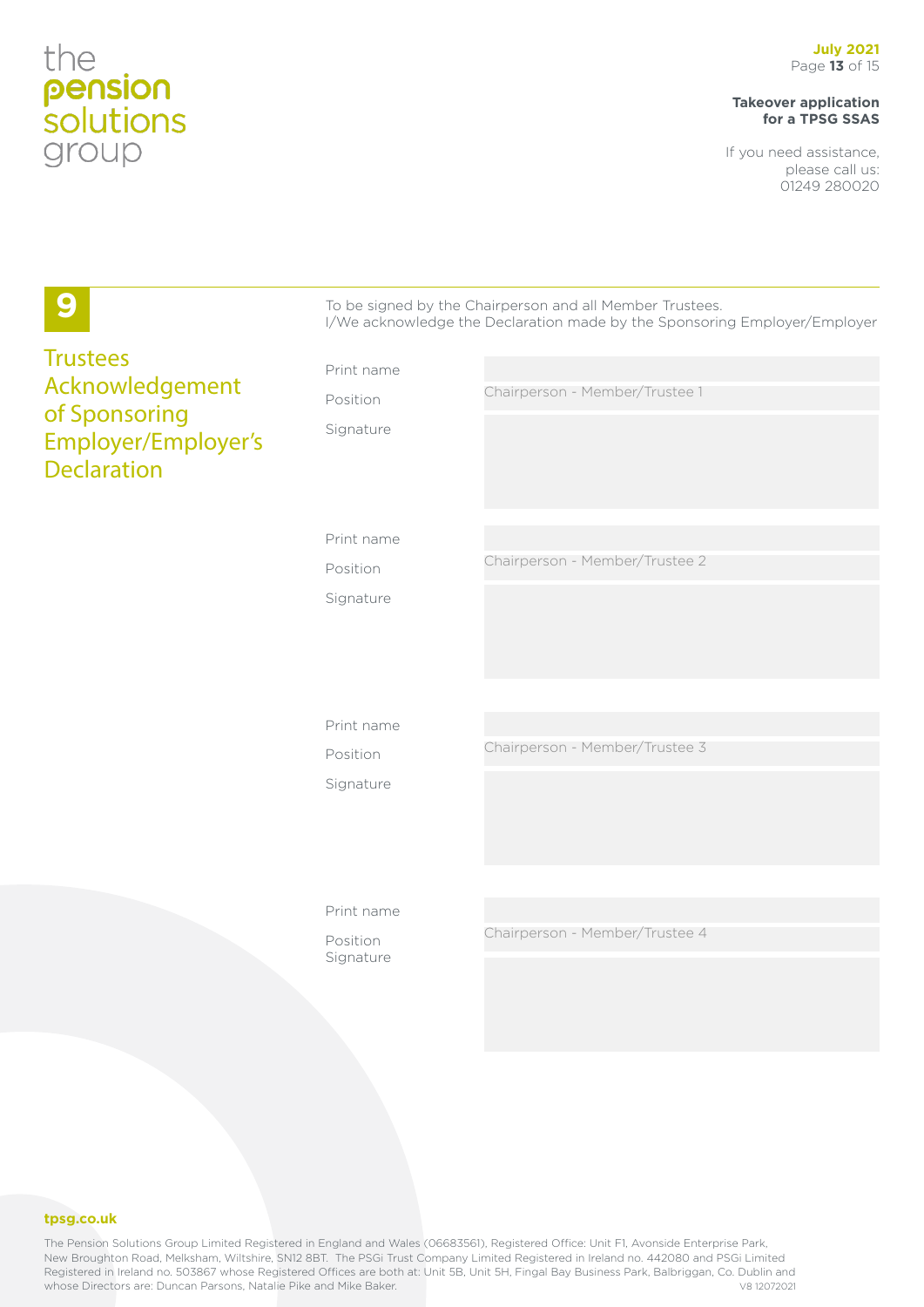# **Takeover application for a TPSG SSAS**

If you need assistance, please call us: 01249 280020

| 9                                                                                    |            | To be signed by the Chairperson and all Member Trustees.<br>I/We acknowledge the Declaration made by the Sponsoring Employer/Employer |
|--------------------------------------------------------------------------------------|------------|---------------------------------------------------------------------------------------------------------------------------------------|
| <b>Trustees</b>                                                                      | Print name |                                                                                                                                       |
| Acknowledgement<br>of Sponsoring<br>Employer/Employer's<br><b>Declaration (cont)</b> | Position   | Chairperson - Member/Trustee 5                                                                                                        |
|                                                                                      | Signature  |                                                                                                                                       |
|                                                                                      | Print name |                                                                                                                                       |
|                                                                                      | Position   | Chairperson - Member/Trustee 6                                                                                                        |
|                                                                                      | Signature  |                                                                                                                                       |
|                                                                                      |            |                                                                                                                                       |
|                                                                                      | Print name |                                                                                                                                       |
|                                                                                      | Position   | Chairperson - Member/Trustee 7                                                                                                        |
|                                                                                      | Signature  |                                                                                                                                       |
|                                                                                      | Print name |                                                                                                                                       |
|                                                                                      | Position   | Chairperson - Member/Trustee 8                                                                                                        |
|                                                                                      | Signature  |                                                                                                                                       |

**If there will be more than eight Members at outset, please continue the signatures on a separate sheet. The maximum number of Members allowed to join any SSAS is 11.**

**tpsg.co.uk**